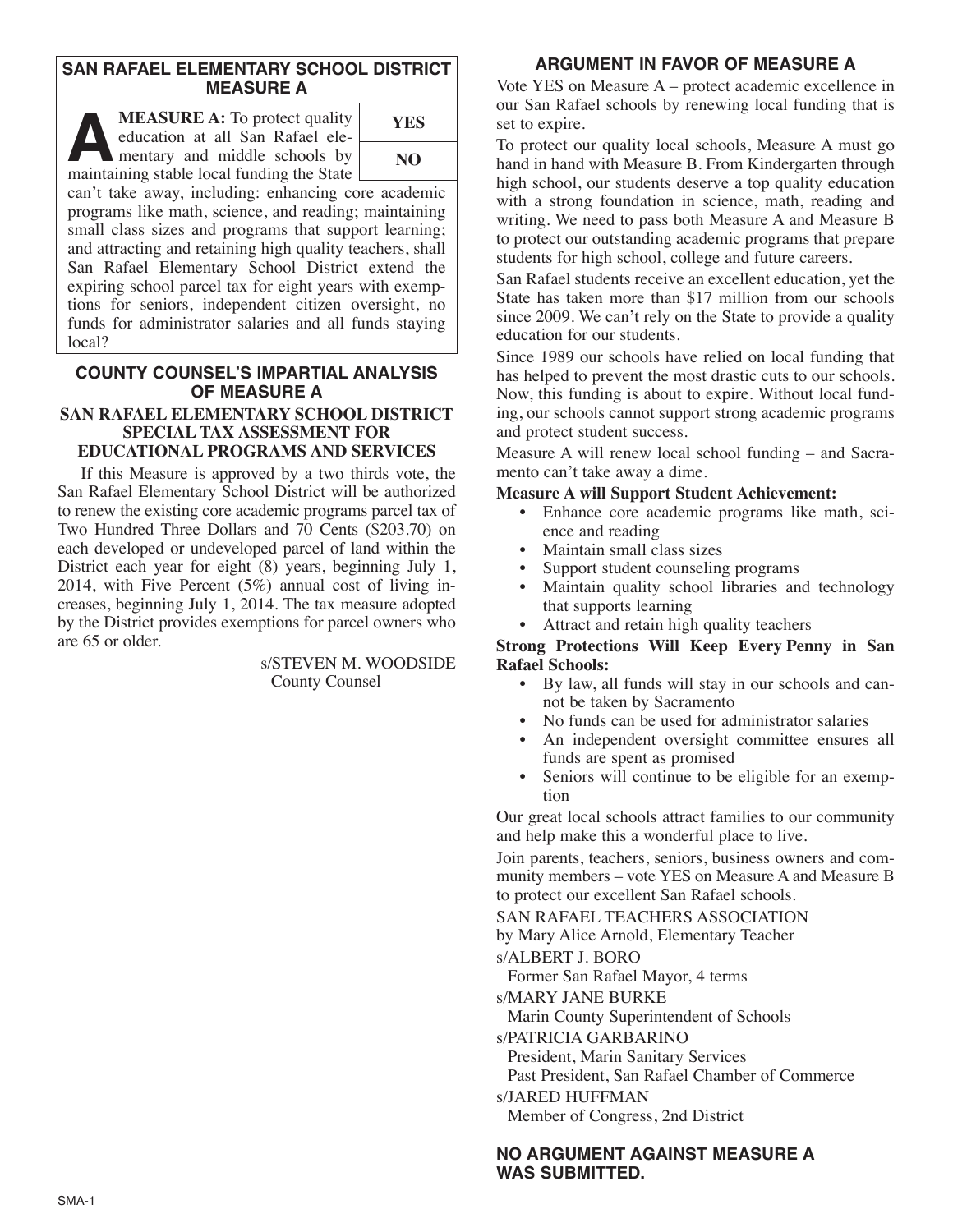# **FULL TEXT OF MEASURE A**

RESOLUTION # 1553 RESOLUTION OF THE BOARD OF TRUSTEES OF THE SAN RAFAEL ELEMENTARY SCHOOL DISTRICT CALLING FOR A MAY 7, 2013 ELECTION TO RENEW CORE ACADEMIC PROGRAMS PARCEL TAX

WHEREAS, the San Rafael Elementary School District (the "District") is devoted to maintaining quality public education; and

WHEREAS, strong public schools positively enhance the community and local property values within the District; and

WHEREAS, the State is an inconsistent partner when it comes to funding education and funding for our District has been reduced substantially in the past several years, and future funding is unpredictable based on recent trends, and together with local property tax collections will be inadequate to provide the level of support to the District's educational programs that the residents of the District expect and the students need; and

WHEREAS, stable local funding is needed to maintain our outstanding local schools; and

WHEREAS, on August 30, 2005 the voters of the District authorized an education parcel tax which expires on June 30, 2014, and unless renewed by voters, will result in a substantial reduction of educational programs; and

WHEREAS, Article XIIIA, Section 4 of the California Constitution and Sections 50075 et seq., of the California Government Code permit a school district to renew a special education tax for specified purposes and to levy a core academic instruction parcel tax following approval by at least two-thirds of the voters voting upon the proposition; and

WHEREAS, the Board of Trustees (the "Board") of the District proposes to renew the existing levy of a core academic programs parcel tax upon parcels of land within the District for the purposes set forth in this Resolution; and

WHEREAS, the Board desires to apply all the proceeds of the core academic programs parcel tax to the protection of student programs and not for administrator salaries or benefits; and

WHEREAS, the Board desires to seek a local core academic programs parcel tax because the revenues of such are locally-controlled, can only benefit the District schools and cannot be taken by the State of California or other school districts; and

WHEREAS, the Board has conducted a public hearing in connection with the proposed election regarding the renewal of the core academic programs parcel tax prior to the adoption of this Resolution;

NOW, THEREFORE, BE IT RESOLVED, by the Board of Trustees of the San Rafael Elementary School District as follows:

Section 1. This Board finds and determines that the foregoing recitals are true and correct.

Section 2. This Board hereby proposes to renew and

extend the levy of a core academic instruction parcel tax to provide local funding the State cannot take away, preserve high quality education, including:

- Enhancing core academic programs like math, science, and reading;
- Maintaining small class sizes;
- Supporting student counseling programs;
- Maintaining quality school libraries and technology that supports learning; and
- Attracting and retaining high quality teachers.

### **UNDER NO CIRCUMSTANCES SHALL ANY OF THE PROCEEDS OF THE CORE ACADEMIC PRO-GRAMS PARCEL TAX BE USED FOR ADMINIS-TRATORS' SALARIES AND BENEFITS.**

Pursuant to Government Code Section 50075.1 the Board determines that the proceeds of the core academic programs parcel tax shall only be applied for the purposes stated above.

Section 3. The existing core academic programs parcel tax which will expire on June 30, 2014 at a rate of \$203.70 per parcel shall be renewed for eight years from that date, with annual 5% cost of living escalation adjustment, per year, assessed against each Parcel.

This core academic programs parcel tax renews and extends the qualified special parcel tax last approved by the voters in August 30, 2005.

As used herein, the term "Parcel" means any parcel of land which lies wholly or partially within the boundaries of the District, for which the Assessor/Tax Collector of Marin County, issues a separate tax bill for *ad valorem* property taxes; provided, however, that any such parcels which are (i) contiguous, and (ii) used solely for owneroccupied, single-family residential purposes, and (iii) held under identical ownership, may, by submitting an application of the owners thereof by May 1 of any year to the District be treated as a single parcel for purposes of the levy of this core academic programs parcel tax.

Section 4. Subject to voter approval as set forth below, the core academic programs parcel tax shall be levied commencing with the 2014-2015 fiscal year of the District, and shall be collected with, and in the same manner and subject to the same interest and penalties as, general *ad valorem* taxes collected by the Marin County Tax Collector. In accordance with the requirements of Government Code Section 50075.3, the District shall create a separate account into which the proceeds of the special tax shall be deposited.

Section 5. The levy and collection of the core academic programs parcel tax is not intended to decrease or offset any increase in local, state or federal government funding sources that would otherwise be available to the District at any time during which the parcel tax may be levied. In the event that the levy and collection of the core academic programs parcel tax does have such an effect, the District shall reduce the core academic programs parcel tax levy to the extent of any such decrease or offset. Additionally, any persons who are 65 years of age or older on or before May 1 of the fiscal year immediately preceding the fiscal year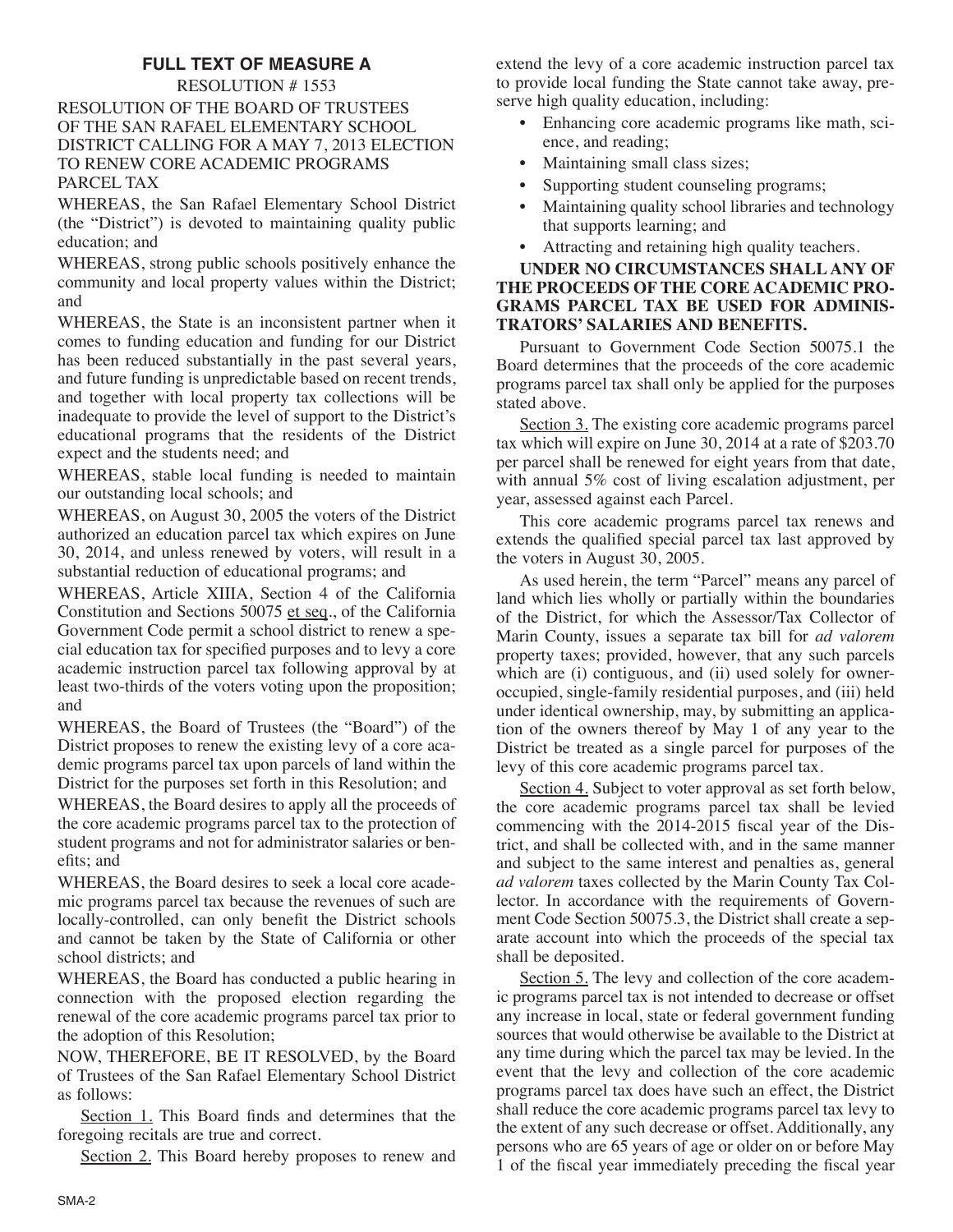in which the tax should apply, and the owner of a Parcel used solely for owner-occupied, single-family residential purposes, may obtain an exemption from the levy of the core academic programs parcel tax, by submitting an application of such owners or persons, prior to May 1 of any year, to the District.

Section 6. The Board shall provide in each year (pursuant to Section 7902.1 of the Government Code) for any increase in the District's appropriation limit as shall be necessary to ensure that proceeds of the core academic programs parcel tax may be spent for the authorized purposes set forth in Section 2 above and Section 7 below.

Section 7. This Board hereby requests that the Marin County Registrar of Voters submit the following measure to the voters of the District and to print this entire Full Ballot Text in the ballot pamphlet to be published and mailed for the all-mailed ballot election scheduled for Tuesday, May 7, 2013:

\* \* \*

## SAN RAFAEL ELEMENTARY SCHOOL DISTRICT

Elementary/Middle School Core Academic Programs Funding Measure

## **INTRODUCTION AND PURPOSE**

To provide local reliable funding for local schools that cannot be taken by the State, protect core academic programs which improve student performance in math, science, and reading, maintain smaller class sizes, support counseling programs, maintain quality school libraries and technology that supports student learning, and attract and retain high quality teachers, with no proceeds used for administrative salaries and benefits, the San Rafael Elementary School District ("District") proposes to renew and extend its existing core academic programs parcel tax for a period of eight years from its current expiration date (June 30, 2014), starting at a rate of \$203.70 per parcel per year and maintain the provisions for the 5% annual increase in the tax, beginning July 1, 2014, with an exemption available for senior citizens, and to implement strict accountability measures, to ensure the funds are used to:

- Enhancing core academic programs like math, science, and reading;
- Maintain small class sizes;
- Support student counseling programs;
- Maintain quality school libraries and technology that supports learning; and
- Attract and retain high quality teachers.

The proceeds of the core academic programs parcel tax shall be deposited into a separate account created by the District.

# **DEFINITION OF "PARCEL"**

For purposes of the core academic programs parcel tax, the term "Parcel" means any parcel of land which lies wholly or partially within the boundaries of the San Rafael Elementary School District, that receives a separate tax bill for *ad valorem* property taxes from the Marin County Assessor/Tax Collector. All property that is otherwise exempt from or upon which are levied no *ad valorem* property taxes in any year shall also be exempt from the core academic programs parcel tax in such year.

For purposes of this core academic programs parcel tax, any such "Parcels" which are (i) contiguous, and (ii) used solely for owner-occupied, single-family residential purposes, and (iii) held under identical ownership may, by submitting an application of the owners thereof by May 1 of any year to the District, be treated as a single "parcel" for purposes of the levy of the core academic programs parcel tax.

# **EXEMPTION FOR SENIORS**

Pursuant to California Government Code Section 50079(b), any owners of a Parcel used solely for owneroccupied, single-family residential purposes and who are 65 years of age or older on or before May 1 of the fiscal year immediately preceding the year in which the tax would apply, may obtain an exemption from the core academic programs parcel tax by submitting an application therefore, by May 1 of any year, to the District.

With respect to all general property tax matters within its jurisdiction, the Marin County Assessor/Tax Collector, or other appropriate county tax officials shall make all final determinations of tax exemption or relief for any reason, and that decision shall be final and binding. With respect to matters specific to the levy of the core academic programs parcel tax, including the Senior Citizen Exemption and the classification of property for purposes of calculating the tax, the decisions of the District shall be final and binding.

### **REDUCTION IN TAX IF RESULT IS LESS OTHER GOVERNMENT SUPPORT**

The collection of the core academic programs parcel tax is not intended to decrease or offset any increase in local, state or federal government revenue sources that would otherwise be available to the District during the period of the core academic programs parcel tax. In the event that the levy and collection does have such an effect, the District may cease the levy or shall reduce the core academic programs parcel tax to the extent that such action would restore the amount of the decrease or offset in other revenues.

# **ACCOUNTABILITY MEASURES**

In accordance with the requirements of California Government Code Sections 50075.1 and 50075.3, the following accountability measures, among others, shall apply to the core academic programs parcel tax levied in accordance with this Measure: (a) the specific purposes of the core academic programs parcel tax shall be those purposes identified above; (b) the proceeds of the core academic programs parcel tax shall be applied only to those specific purposes identified above; (c) a separate, special account shall be created into which the proceeds of the core academic programs parcel must be deposited; and (d) an annual written report shall be made to the Board of Trustees of the District showing (i) the amount of funds collected and expended from the proceeds of the core academic programs parcel tax and (ii) the status of any projects or programs required or authorized to be funded from the proceeds of the core academic instruction parcel tax, as identified above.